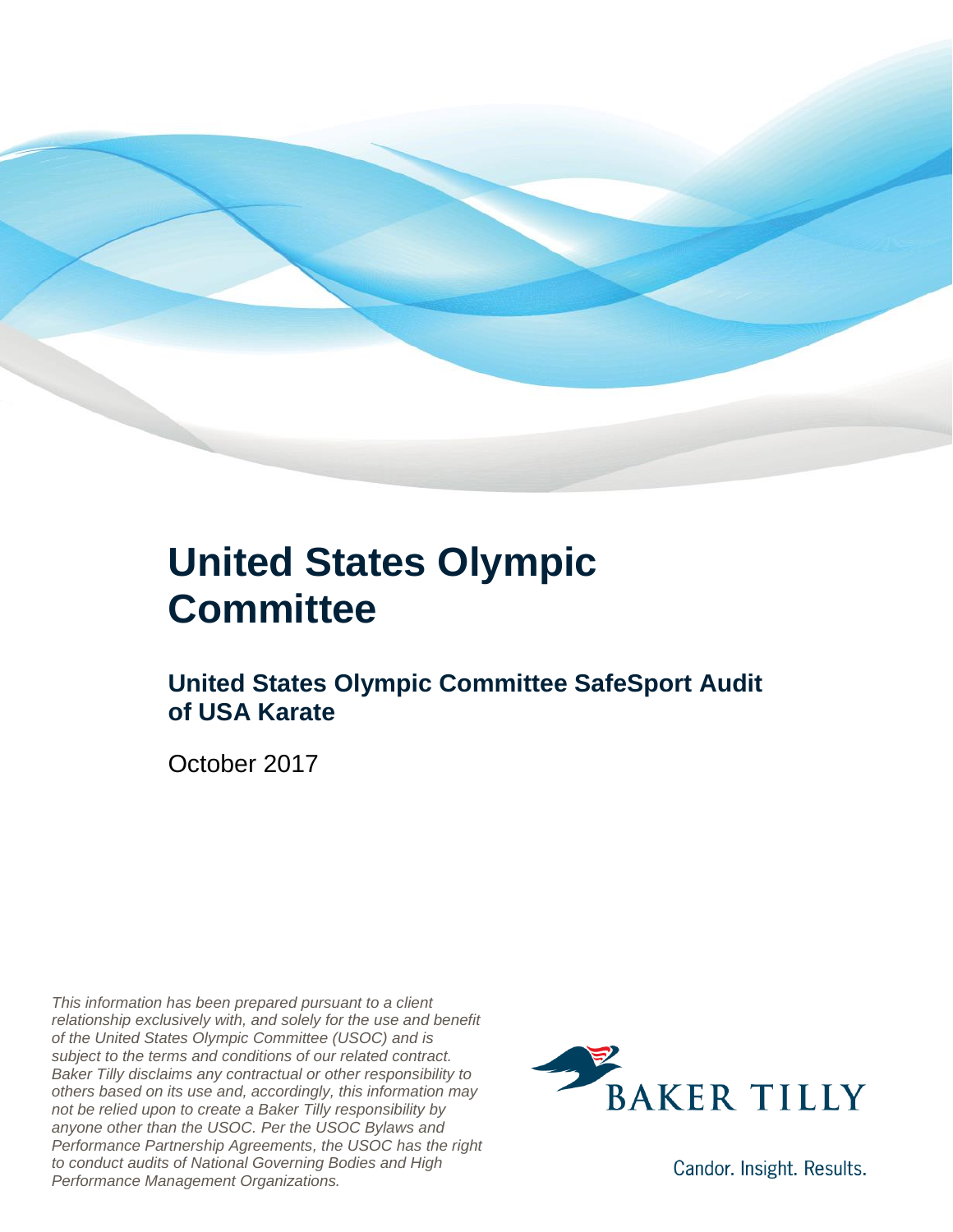

Candor. Insight. Results.

|                 | UNITED STATES OLYMPIC COMMITTEE SAFESPORT AUDIT OF USA |  |
|-----------------|--------------------------------------------------------|--|
| <b>Contents</b> |                                                        |  |
|                 |                                                        |  |
|                 |                                                        |  |
|                 |                                                        |  |
|                 |                                                        |  |
|                 |                                                        |  |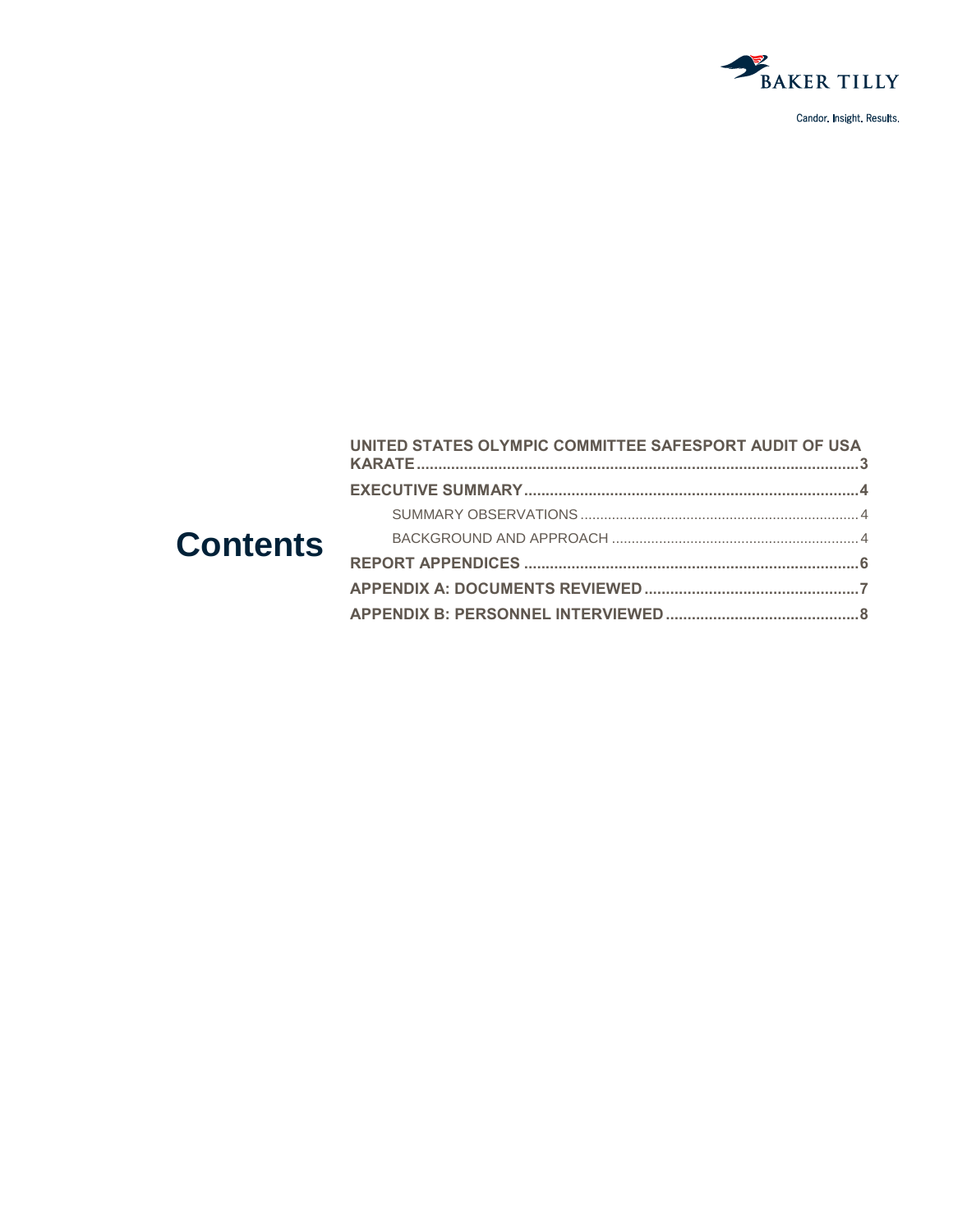

## <span id="page-2-0"></span>**United States Olympic Committee SafeSport Audit of USA Karate**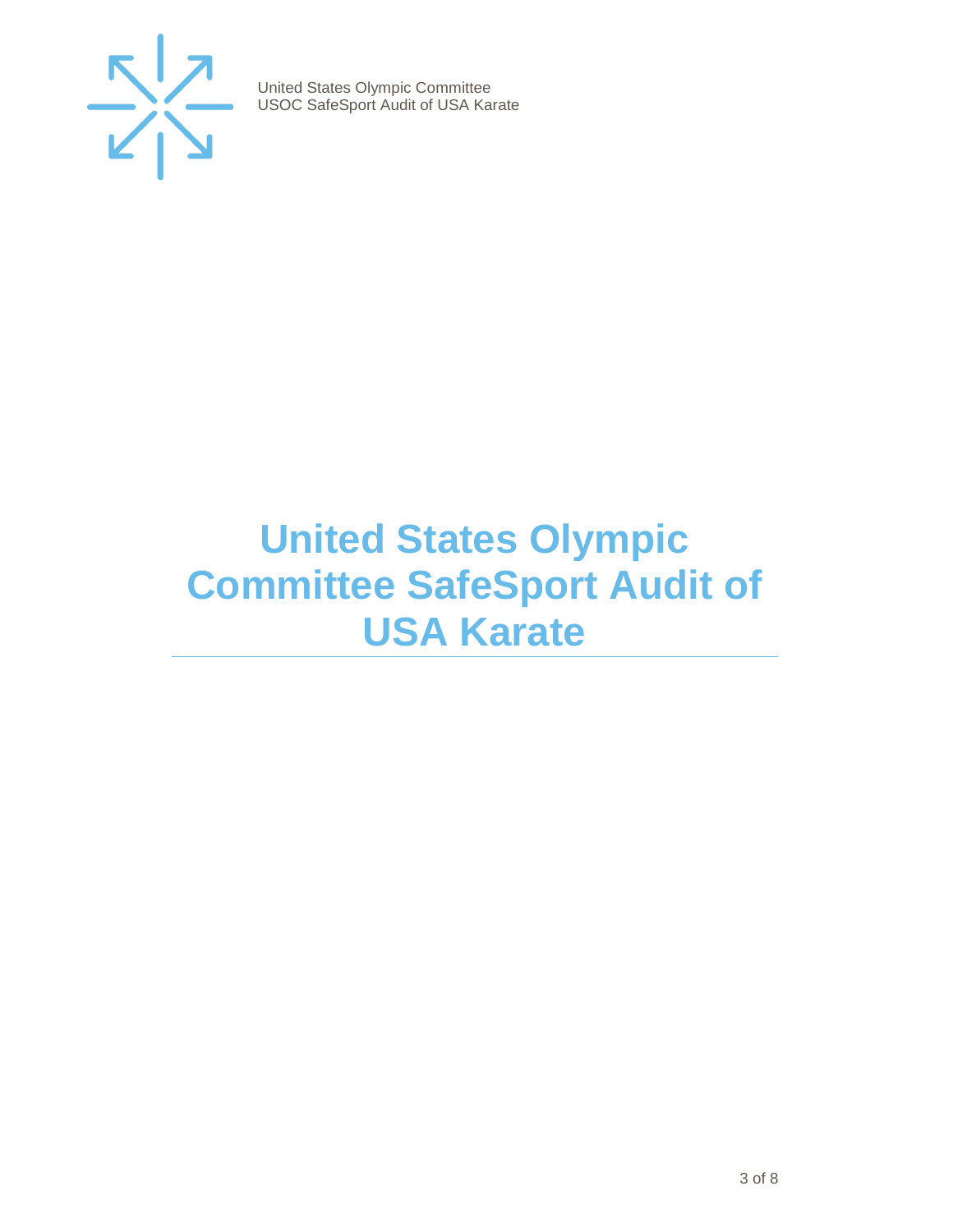

 $\overline{a}$ 

United States Olympic Committee USOC SafeSport Audit of USA Karate

## **Executive Summary**

#### <span id="page-3-1"></span><span id="page-3-0"></span>**Summary Observations**

It shall be the policy of the United States Olympic Committee (USOC) that each National Governing Body (NGBs) adopt a Minimum Standards Policy for Athlete Safety Programs (Athlete Safety Standards) by December 31, 2013<sup>1</sup>.

Based on this review of USA Karate's SafeSport-related documentation and administrative materials, USA Karate's policies and procedures met the requirements of the Athlete Safety Standards. Therefore, there were no observations noted during this audit.

#### <span id="page-3-2"></span>**Background and Approach**

USOC engaged Baker Tilly Virchow Krause (Baker Tilly), to assist the USOC in the completion of SafeSport audits, to assess compliance with SafeSport policies and procedures at the USOC and all of its NGBs and High Performance Management Organizations (HPMOs).

Baker Tilly performed a review of USA Karate to evaluate compliance with the Athlete Safety Standards. The following activities were performed for this review of USA Karate:

- Developed and executed an audit program that included:
	- Holding a virtual entrance meeting to discuss and document USA Karate's SafeSport program and processes.
	- Selecting a sample of 10 from the required individuals to ensure a background check was performed and education and training was completed. See **Appendix A** for a list of documents reviewed.
	- Reviewing USA Karate's athlete safety policy and determining whether the following was addressed:
		- Required misconduct is prohibited and defined;
		- Reporting procedures are documented; and
		- **The grievance process is documented and complies with** Athlete Safety Standards.
	- Identifying which individuals are required to undergo a criminal background check and complete education and training.
- Conducted a virtual exit meeting, if requested, following delivery of the draft report, to discuss audit findings and recommendation(s) with USA Karate. See **Appendix B** for a list of individuals interviewed.

<sup>1</sup> Effective June 20, 2017 the USOC replaced the Athlete Safety Standards with the NGB Athlete Safety Policy. Due to the timing of this audit, fieldwork was performed in accordance with the Athlete Safety Standards.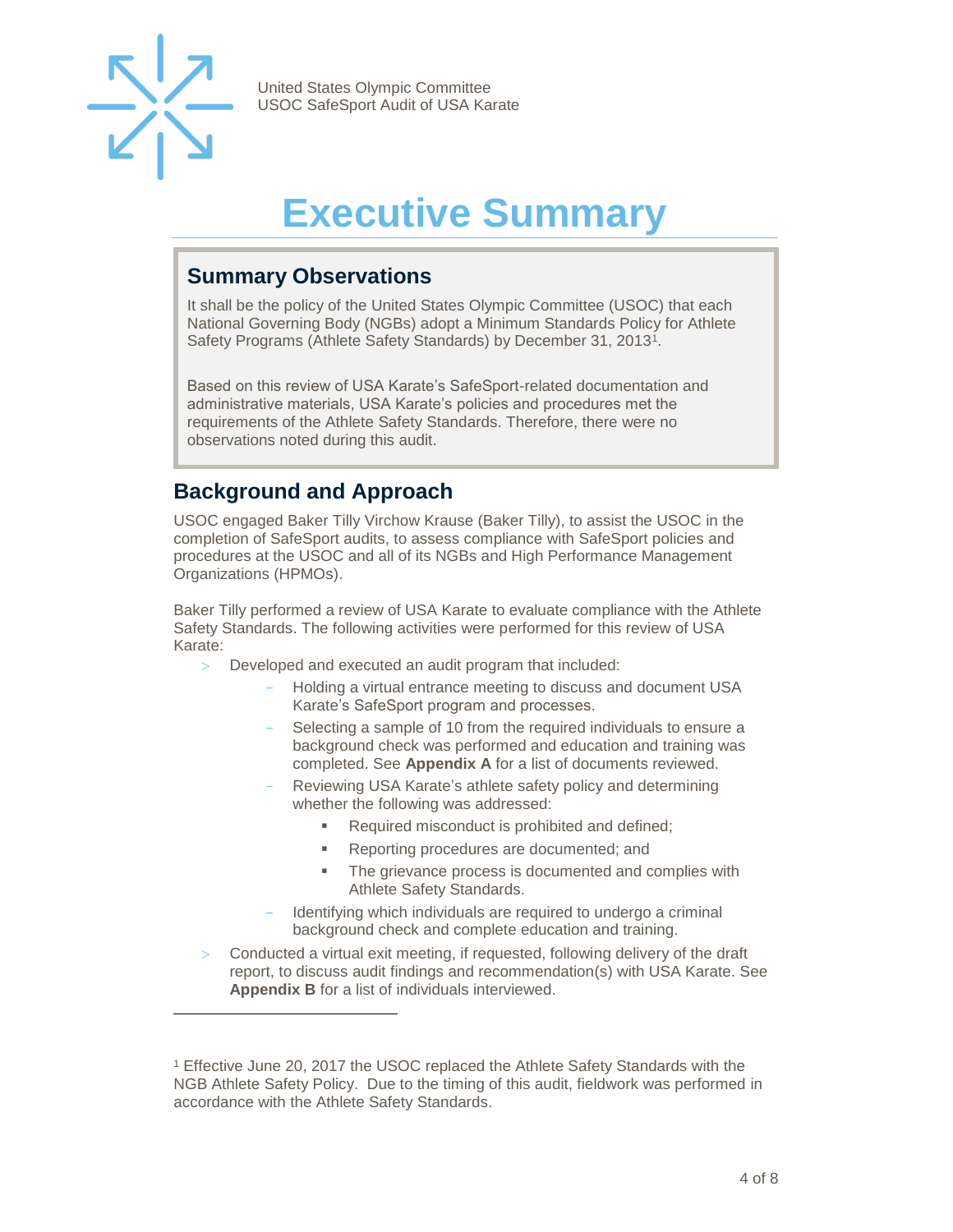

> Identified specific observations and recommendations regarding opportunities to enhance compliance with Athlete Safety Standards. Observations include the following attributes: criteria, condition, cause, effect and recommendation, as set out in the International Professional Practices Framework (IPPF) Standards and Practice Advisory 2410-1.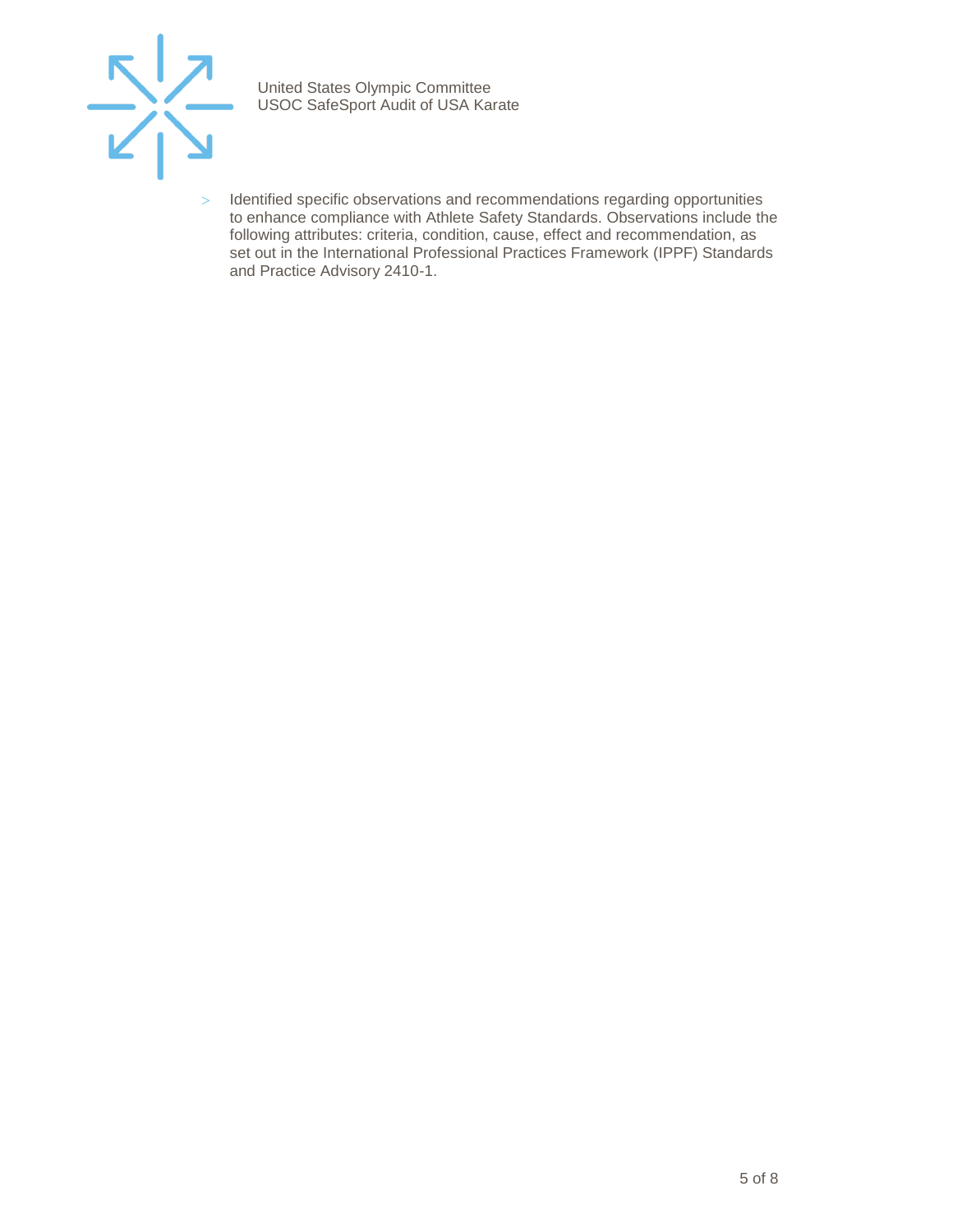

## <span id="page-5-0"></span>**Report Appendices**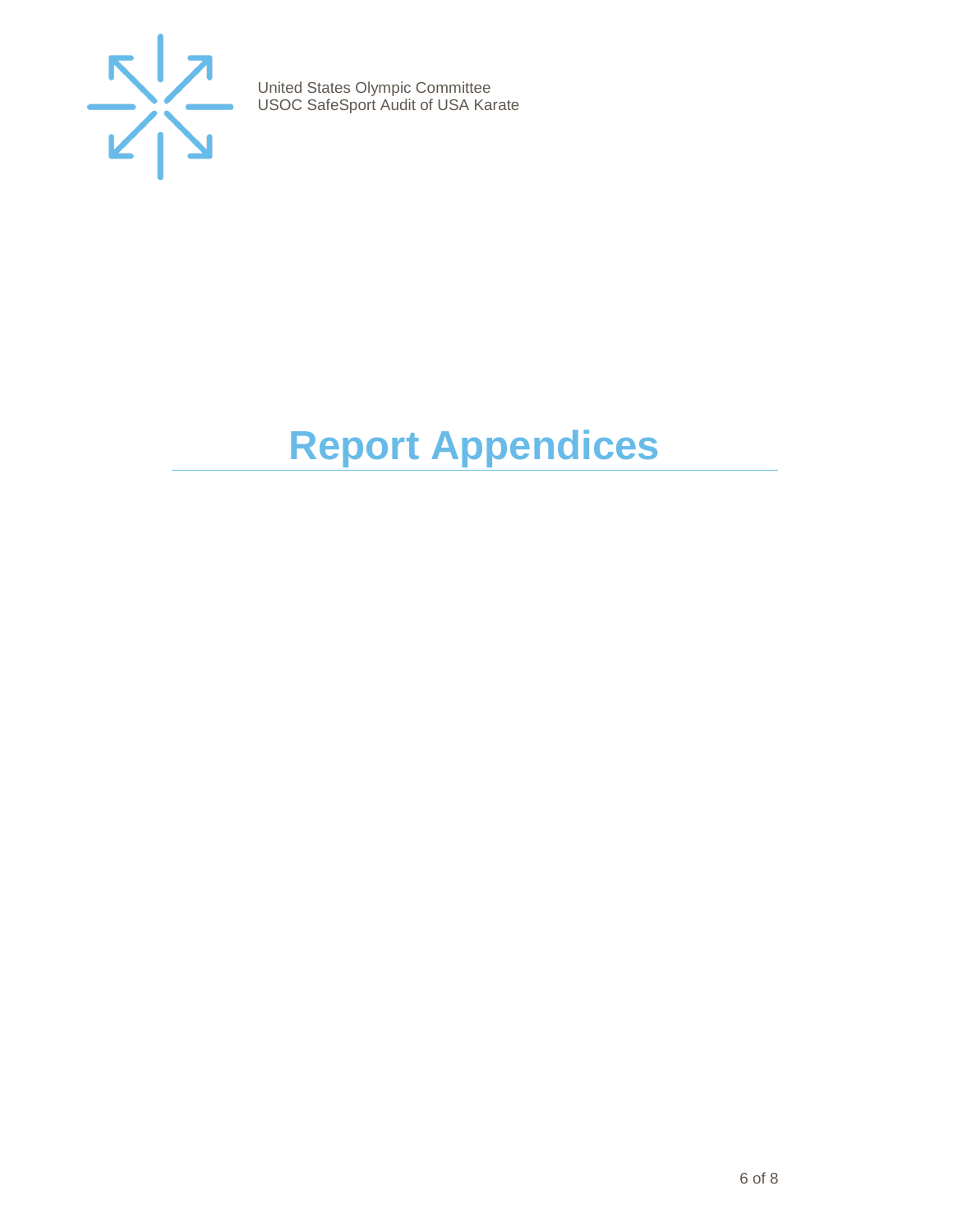

### <span id="page-6-0"></span>**Appendix A: Documents Reviewed**

We reviewed the following documents:

- > Athlete Safety Standards Program Questionnaire
- > USA Karate SafeSport Code
- > Bylaws of USA National Karate-Do Federation, INC.
- > USA Karate Participant Safety Handbook